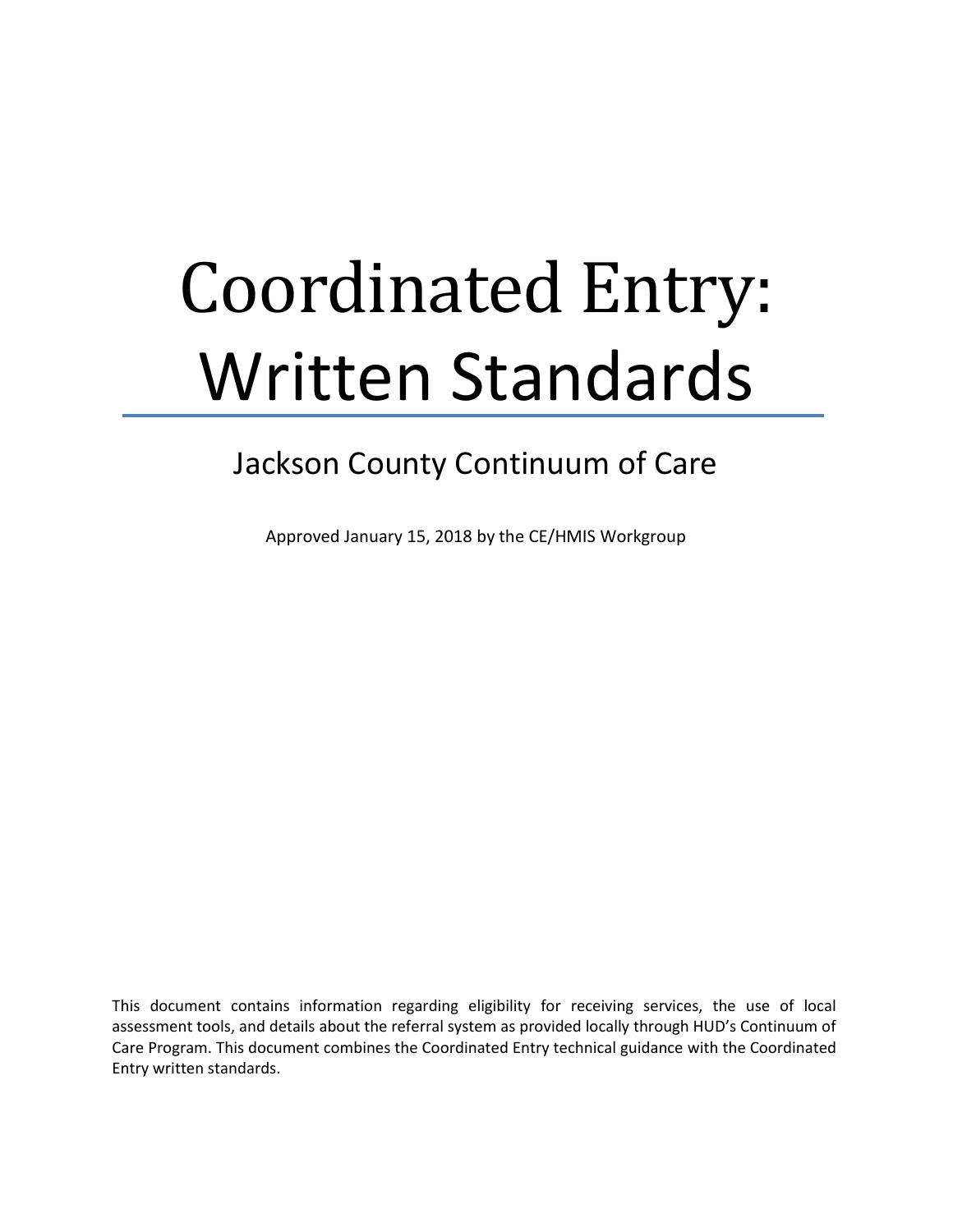# Revision History

| Date    | <b>Author</b>         | <b>Description</b>                                   |
|---------|-----------------------|------------------------------------------------------|
| 6/27/17 | Seth Kaplan           | Draft created                                        |
| 7/5/17  | Seth Kaplan           | <b>Revised Flowchart</b>                             |
| 7/27/17 | Interim Board         | <b>Revised Graphic for Coordinated Entry Process</b> |
| 1/8/18  | Constance Wilkerson   | Suggested edits to bring Written Standards into      |
|         |                       | compliance with HUD requirements                     |
| 1/12/18 | Constance Wilkerson & | <b>Additional edits</b>                              |
|         | Barbara Johnson       |                                                      |
| 1/15/18 | Constance Wilkerson   | Revisions submitted to CE/HMIS Workgroup             |
| 5/11/18 | Constance Wilkerson   | Addition of TAY-VI-SPDAT at direction of             |
|         |                       | CE/HMIS Workgroup                                    |
| 7/24/18 | Constance Wilkerson   | Addition of Emergency Transfer Plan,                 |
|         |                       | written by the HMIS/CE Workgroup                     |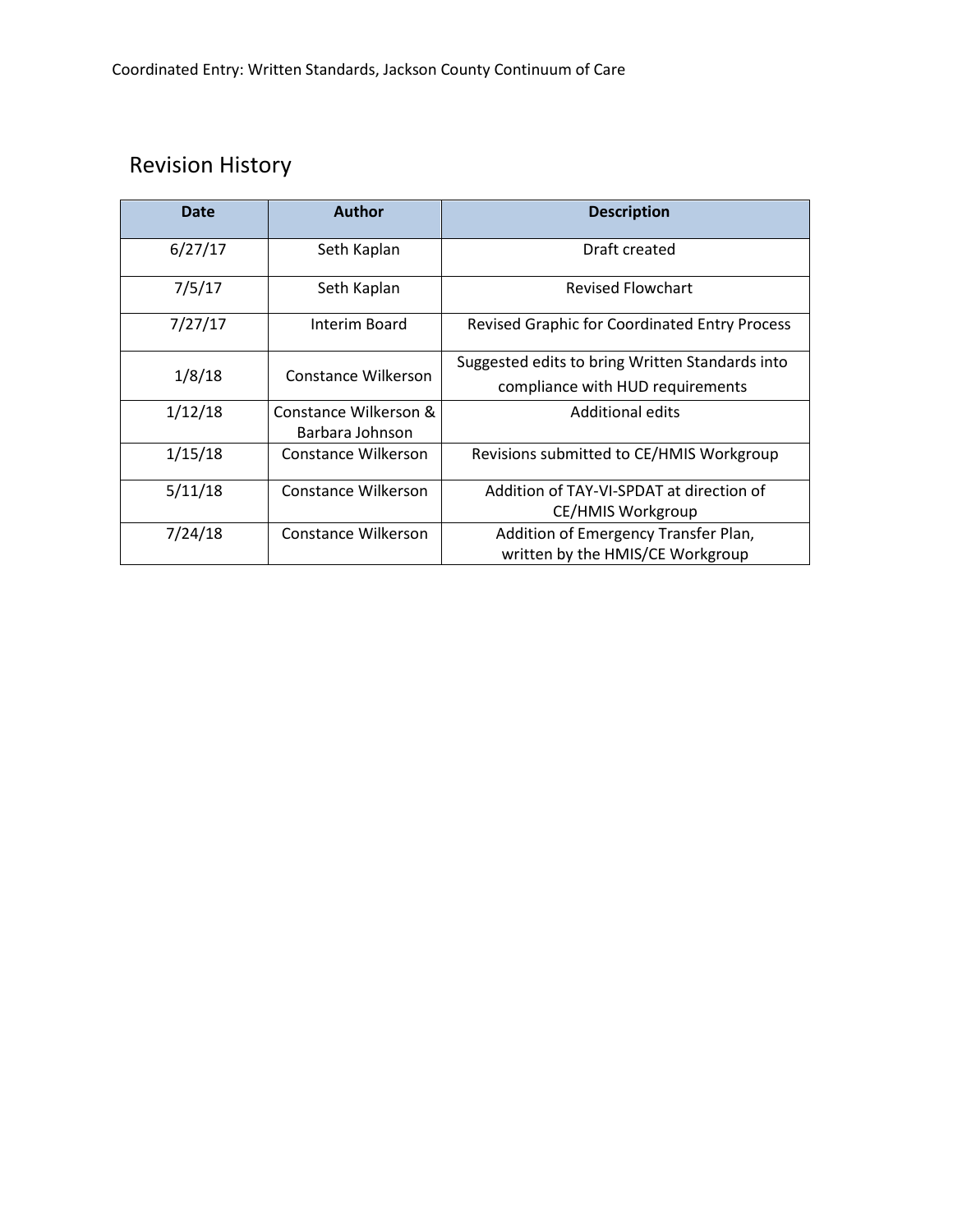# **Table of Contents**

| Referral Requests from the CIL to Transitional Housing, Rapid Re-Housing and Permanent Supportive |  |
|---------------------------------------------------------------------------------------------------|--|
|                                                                                                   |  |
|                                                                                                   |  |
|                                                                                                   |  |
|                                                                                                   |  |
|                                                                                                   |  |
|                                                                                                   |  |
|                                                                                                   |  |
|                                                                                                   |  |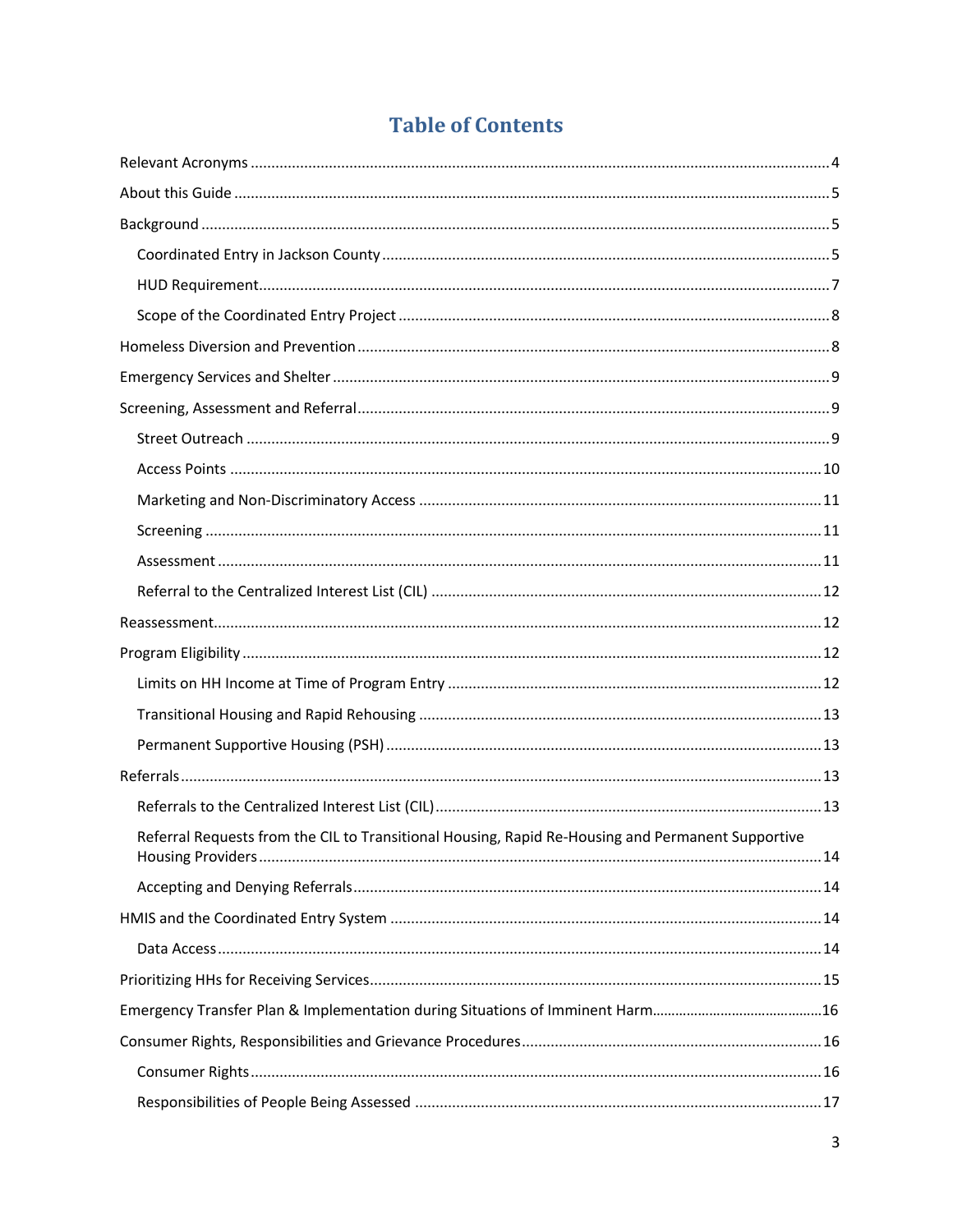#### Coordinated Entry: Written Standards, Jackson County Continuum of Care

| 1. | Appendix 1: Types of Shelter and Housing Provided in the Jackson County Homeless CoC System18 |  |
|----|-----------------------------------------------------------------------------------------------|--|
| 2. |                                                                                               |  |
| 3. |                                                                                               |  |
| 4. |                                                                                               |  |
| 5. |                                                                                               |  |

# **Relevant Acronyms**

AOD: Alcohol and Other Drugs

- CE: Coordinated Entry
- CoC: Continuum of Care
- CIL: Centralized Interest List
- DV/SA: Domestic Violence/Sexual Assault
- ESG: Emergency Solutions Grant
- HH: Household
- HMIS: Homeless Management Information System
- HoH: Head of Household
- HPP: Homeless Prevention Program
- HUD: United States Department of Housing and Urban Development
- PSH: Permanent Supportive Housing
- ROI: Release of Information Form
- RRH: Rapid Re-Housing Program
- RVCOG: Rogue Valley Council of Governments
- SORCC: Veterans Administration Southern Oregon Rehabilitative Center and Clinics
- SDS: Senior and Disability Services
- SP: ServicePoint
- TAY-VI-SPDAT: Transition Age Youth Vulnerability Index Service Prioritization and Decision Assistance Tool
- TH: Transitional Housing
- VI-FSPDAT: Vulnerability Index Family Service Prioritization and Decision Assistance Tool
- VI-SPDAT: Vulnerability Index Service Prioritization and Decision Assistance Tool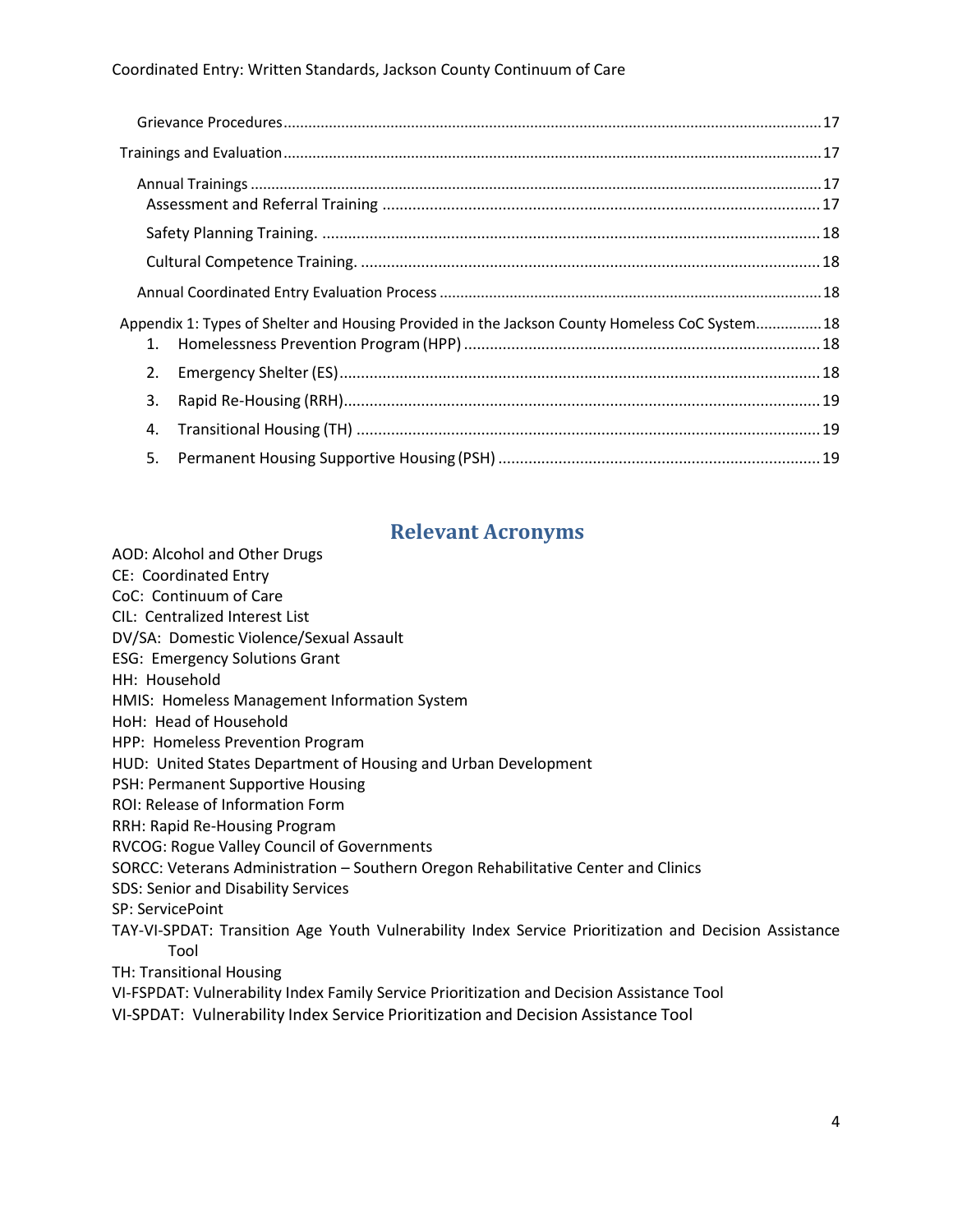# **About this Guide**

The Written Standards in this guide apply to the following activities relating to homeless persons: screening and assessment, referrals made to recipient programs, referrals accepted or rejected by recipient programs, prioritization for assistance, and HMIS data entry associated with the Coordinated Entry (CE) System. The Written Standards guide the Jackson County CoC (Oregon 502) Coordinated Entry System and inform the CoC process, as approved by the Jackson County Continuum of Care Advisory Board, the governing board of the Continuum of Care (CoC). Unless otherwise stated, the terms "Program" or "Programs" mean the specific program(s) that serve homeless households as a part of the CE System.

As delineated in this guide, the Jackson County CoC Coordinated Entry process is in full compliance with the requirements established by HUD's Coordinated Entry Notice (Section I.B) and the CoC Program Interim Rule (24 CFR 578.3 and 24 CFR 578.7 (a)(8)).

# **Background**

#### **Coordinated Entry in Jackson County**

Coordinated Entry (CE) is a county-wide process to match people experiencing homelessness to housing resources that are the best fit for their situation. Homeless households in our communities work with Street Outreach Workers and Access Point Assessors, located at various agencies, to complete a standard assessment that identifies the needs and best type of services for the household. Assessors then make a referral to the Centralized Interest List (CIL), which feeds into available housing slots designated for homeless households across all participating agencies. The referrals are received by the HMIS/CE Coordinator at ACCESS, where the households are prioritized by level of vulnerability and referred to housing programs as appropriate. The housing programs participating in CE no longer maintain their own waitlists and do not have to recruit households for their programs. They are able to serve the most vulnerable households in the county, and households no longer must advocate for themselves at multiple agencies to access housing programs.

Currently, the agencies that provide assessments include Community Works, Maslow Project, Rogue Valley Council of Governments (RVCOG), Veterans Administration – Southern Oregon Rehabilitative Center and Clinics (SORCC), Ashland Community Resource Center (ACRC) and ACCESS. Together these organizations provide assessments for all ages and for protected populations such as youth, people with disabilities, Veterans, and victims of domestic violence/sexual assault, date violence and stalking. Below are brief descriptions that summarize the scope of their mission and outline their programs and services, many of which function as diversion and homeless prevention support.

**Community Works** strengthens lives and the community through prevention, support services, and advocacy for victims of domestic violence, sexual assault, and at-risk youth and their families. This is accomplished through free and confidential wrap around supportive and longer term services for individuals who have been subjected to chronic and traumatic victimization due to homelessness, and domestic violence, sexual assault, stalking or dating violence. Community Works provides through 24/7 HelpLine (hot line), crisis intervention, safety planning, ongoing advocacy, case management, shelter,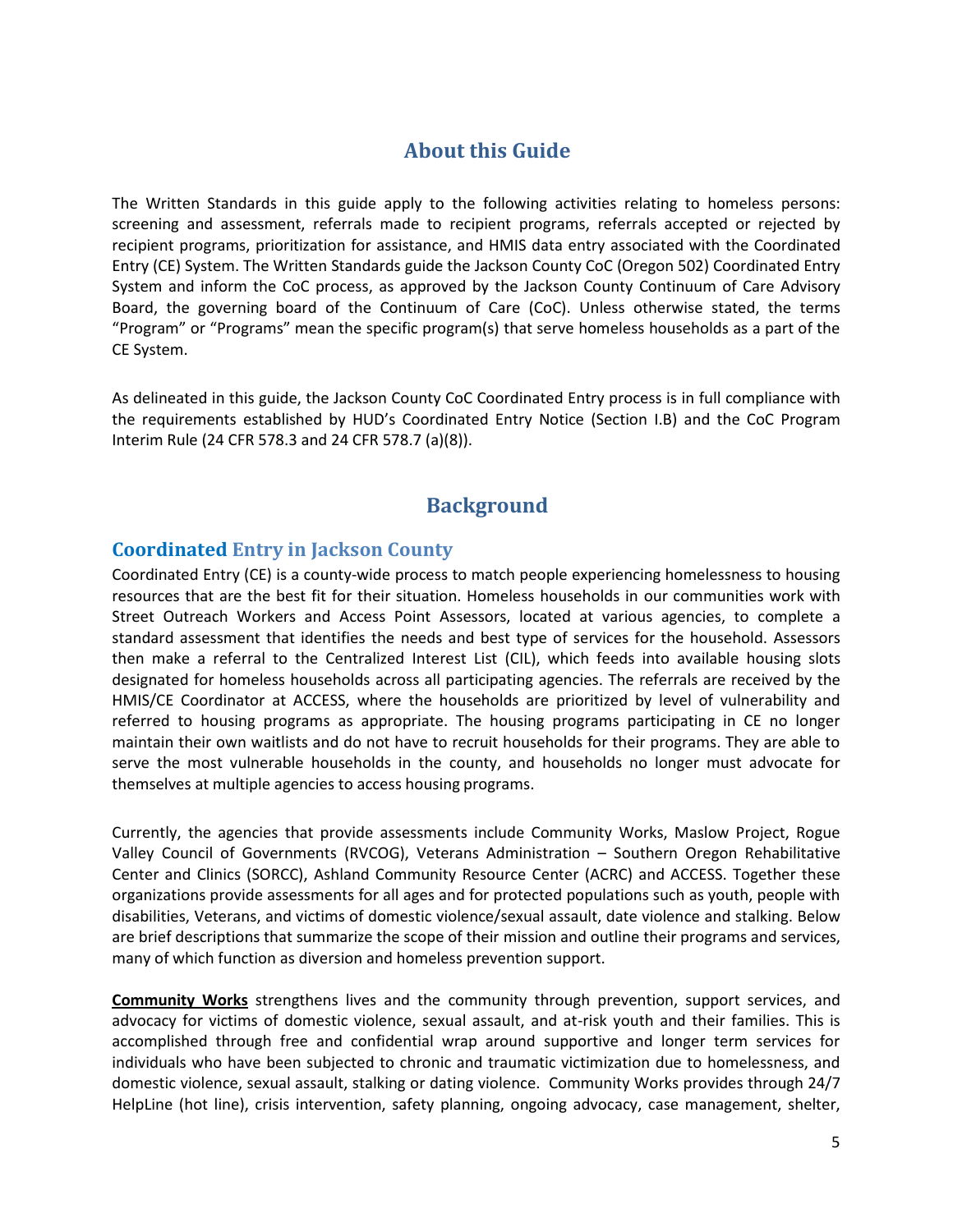and transitional living for individuals age 15 years and older. This is accomplished through outreach services stationed at nine different locations throughout Jackson County including law enforcement agencies, Department of Human Services, Children's Advocacy Center, and the Courthouse. The Dunn House Shelter is the domestic violence/sexual assault emergency shelter for this area. The homeless youth receive case management and transitional living services for up to two years. Many of the services that Community Works provides have been in the county for over 40 years.

**Maslow Project** is an outreach and advocacy organization serving homeless children, transition-aged youth and families by providing wraparound supports, referrals, basic needs, counseling and housing assistance, and case management. The three core program areas are school-based, street outreach team, and drop-in center.

**Ashland Community Resource Center (ACRC)** is a drop-in outreach and advocacy center which assists all ages of people experiencing homelessness with food, rental assistance, housing assistance, employment search, and case management, among other services. It also serves as a mail drop and message center and distributes toiletries and provides laundry and shower facilities.

**ACCESS** is the Community Action Agency of Jackson County, Oregon, and as such has been helping Jackson County residents break the cycle of poverty since 1976. This organization assists economically disadvantaged citizens of the community by providing multiple programs aimed at promoting selfsufficiency, fostering independence, providing critical education, assisting with basic human service needs and preserving or creating affordable housing. ACCESS' mission has three areas of strategic focus – to feed, warm and house low-income residents of Jackson County. Its programs and services include nutrition programs, energy assistance and education programs, supportive services to Veterans, emergency and long-term rental assistance and education, weatherization programs, senior and disabled outreach, medical equipment loans, first-time home buyers and mortgage payment assistance programs and Individual Development Accounts.

**Rogue Valley Council of Governments (RVCOG**) is a council of representatives from jurisdictions and special districts in Jackson and Josephine Counties. In addition to offering technical consulting to its members, RVCOG serves as an Area Agency on Aging and provides certain services to seniors 60 years and older, through the Older Americans Act. RVCOG contracts with the State of Oregon Department of Human Services which provides the Medicaid Long Term Care services, Oregon Health Plan, SNAP (food stamps) and other benefits to local seniors and adults with disabilities. RVCOG Senior and Disability Services (SDS) also provides information, assistance, problem solving and Options Counseling to callers who contact the Aging and Disability Resource Connection. Home at Last is one of several additional programs that RVCOG SDS offers to the community. In addition, RVCOG operates a permanent supportive housing project for chronically homeless people with disabilities. RVCOG is able to pay rent and utilities and provide case management for 14-15 individuals and households.

**The Veterans Administration: Southern Oregon Rehabilitative Center and Clinics (SORCC),** located in White City, Oregon, provides 600 residential rehabilitation beds and a Primary Care/Mental Health outpatient department. The SORCC provides outpatient care primarily to Veterans from Jackson, Josephine, Klamath and Lake Counties in Oregon. The outpatient service area includes more than 40,000 Veterans. The VA SORCC emphasizes rehabilitation as it provides safe residential rehabilitative care to resident inpatients and accessible primary and mental health care to the outpatients. Specialized cornerstone rehabilitation and therapeutic services include: a major Substance Abuse Treatment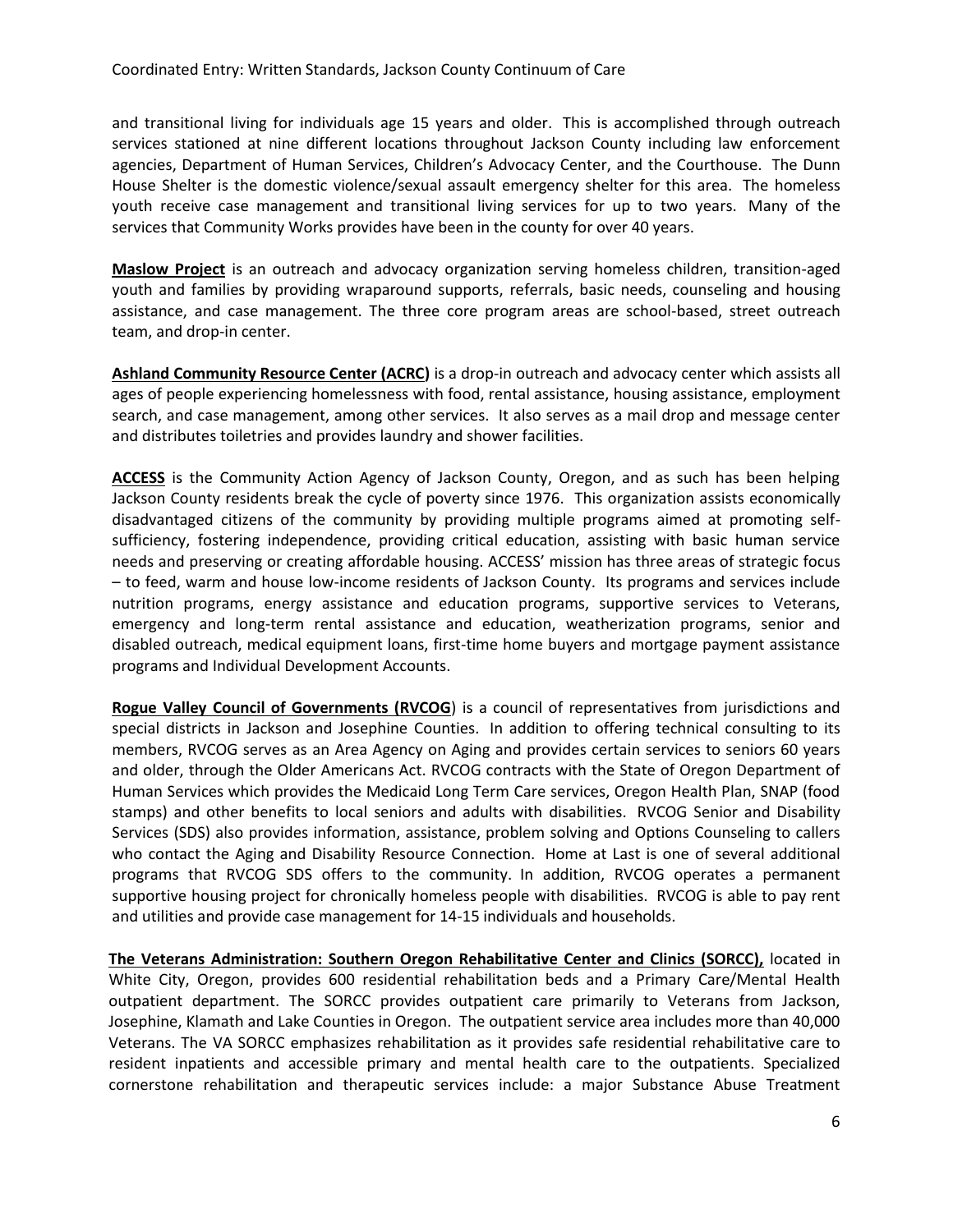Program (SATP), an innovative Mindfulness Action Group (MAG), an extensive Psychosocial Rehabilitation and Recovery Program (PRRC), a specially integrated Vocational Rehabilitation Program Mental Health Clinic offering individual and group therapies, OEF/OIF Veterans Program, Native American Veterans Program, and home-based primary care.

# **Overview of Coordinated Entry Process**

# COORDINATED ENTRY PROCESS

TRIAGE and REFER and/or ASSESS

Community Works (24/7 HelpLine): Triage and assess/refer

211: Refer to HelpLine

Maslow Street Outreach: Triage and assess/refer

Local Organizations: Triage and send to appropriate agency for assessment

# AGENCY ASSESSMENT SPECIALITIES

Community Works: HMIS for all ages

Maslow Project: HMIS for youth

RVCOG: HMIS for people with disabilities

SORCC: HMIS for Veterans

ACCESS: HMIS for all ages

Ashland Community Resource Center (ACRC): HMIS for all ages

Community Works: Database for domestic violence/sexual assault

# CENTRALIZED INTEREST LIST

# HOUSING REFERRALS

Community Works

**ACCESS** 

RVCOG

Additional Resources: homeless prevention, mental health/AOD, employment, etc.

# **HUD Requirement**

In 2012, the U.S. Department of Housing and Urban Development (HUD) released policy guidance in the form of an interim rule regarding the requirements related to governance structures as well as the eligible services and activities provided through the Continuum of Care (CoC) Grant Program. The Continuum of Care program is authorized by subtitle C of title IV of the McKinney-Vento Homeless Assistance Act (42 U.S.C. 11381-11389). The CoC program is designed to:

- Promote community-wide commitment to the goal of ending homelessness;
- Provide funding for efforts by nonprofit providers, States, and local governments to quickly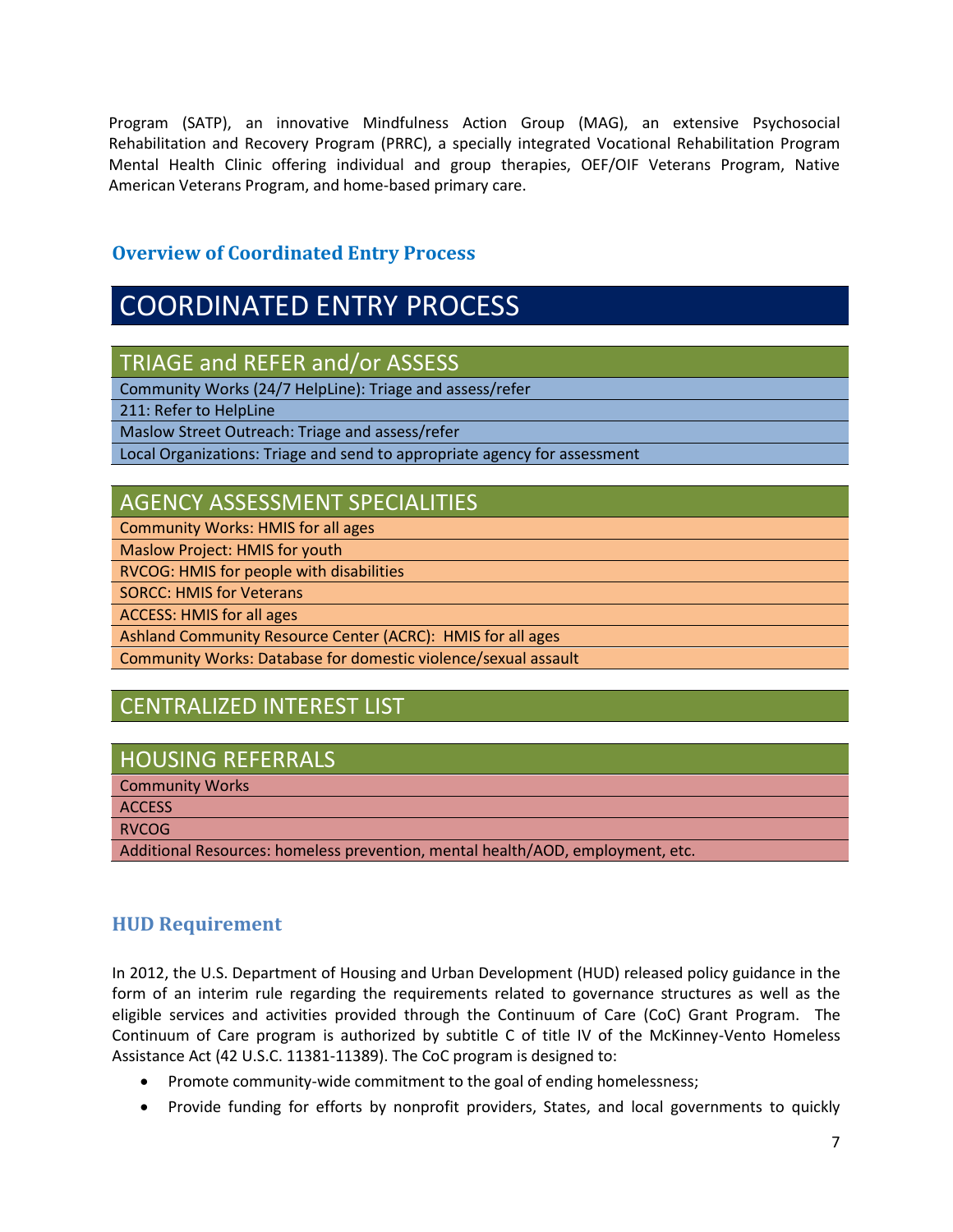rehouse homeless individuals (including unaccompanied youth) and families, while minimizing the trauma and dislocation caused to homeless individuals, families, and communities by homelessness;

- Promote access to and effective utilization of mainstream programs by homeless individuals and families; and
- Optimize self-sufficiency among individuals and families experiencing homelessness.

Each CoC must meet the following requirements:

- Communities must develop written standards for rapid re-housing, transitional housing, and permanent supportive housing that cover:
	- o Eligibility
	- o Prioritization
	- o Method for determining appropriate amount of rent household shouldpay
- Common Assessment tools should be determined locally
- Ensure Domestic Violence/Sexual Violence survivors are connected to housingopportunities
- Must work with Emergency Solutions Grant (ESG) grantees

The Interim Rule also requires each CoC to implement a Centralized Intake or Coordinated Assessment System**,** which HUD defines as "a centralized or coordinated process designed to coordinate program participant intake assessment and provision of referrals. A centralized or coordinated assessment system covers the geographic area, is easily accessed by individuals and families seeking housing or services, is well advertised, and includes a comprehensive and standardized assessment tool."

The term Coordinated Entry (CE) used by Jackson County CoC (OR-502) is synonymous with the Coordinated Assessment System as defined by HUD.

#### **Scope of the Coordinated Entry Project**

The Jackson County CoC Coordinated Entry process is designed to met the HUD requirement. It does this by:

- Enabling individuals and families to be assessed in a standard and consistent way and to connect with the housing and/or support services that best meet their needs;
- Ensuring clarity, transparency, consistency, and accountability for homeless households, referral sources and homeless service providers throughout the assessment and referral process;
- Facilitating exits from homelessness to stable housing in the most rapid manner possible given the available resources;
- Ensuring that individuals and families gain access to the type of intervention most appropriate to their immediate and long-term housing needs; and
- Ensuring that those who are the most vulnerable have priority access to housing resources.

# **Homeless Diversion and Prevention**

The Access Points (see Access Points section) provide critical connections to community services such as nutrition assistance, utility and rent assistance, wrap around services for youth and families, case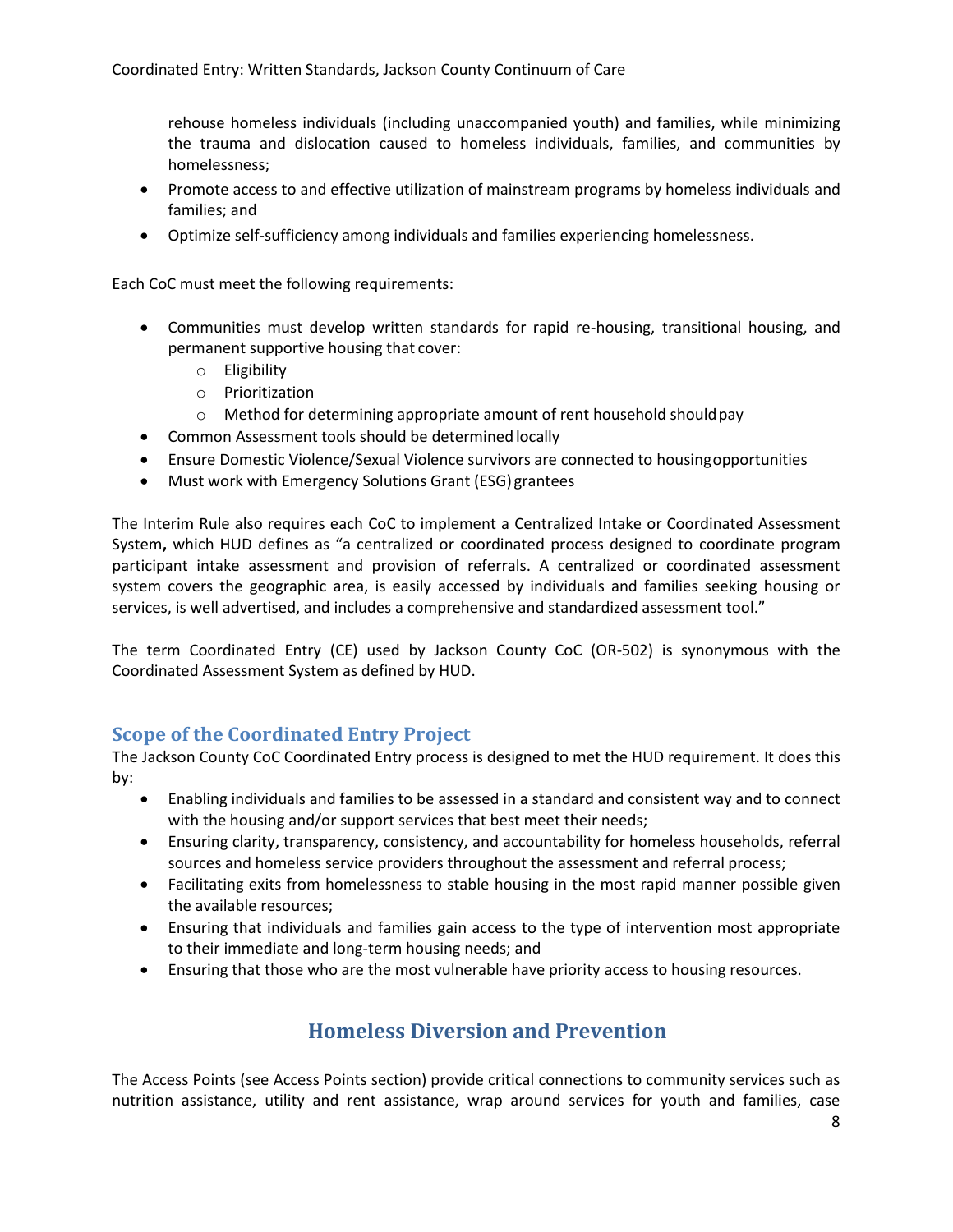management, and supportive services for subpopulations such as older adults, Veterans, unaccompanied youth, people with disabilities, and survivors of domestic violence/sexual assault. Screenings at each of these access points will link homeless persons or people at risk of becoming homeless with the appropriate services through referrals. A brief overview of the services offered at these access points is provided in the "Background" section.

# **Emergency Services and Shelter**

Homeless households do not need to go through the Coordinated Entry process to access emergency shelters. If an individual in need of emergency shelter contacts an assessor, the assessor will refer them to the Community Works HelpLine, which operates 24/7, for information on shelter availability. 211info operators will be trained to direct these inquiries to the Community Works HelpLine, as well. During each annual Coordinated Entry training, emergency shelter staff will be notified that individuals may be referred to their shelter outside of their regular operating hours of intake and assessment and that they should encourage the individual to complete an assessment at one of the access points (described in "Access Points" section) during normal business hours.

- Community Works HelpLine number: 541-779-4357 or (855) 216-2111.
- 211info: dial 211 or text zipcode to 898211

# **Screening, Assessment and Referral**

#### **Street Outreach**

The Coordinated Entry process is linked to street outreach efforts so that people sleeping on the streets are prioritized for assistance in the same manner as any other person assessed through the Coordinated Entry process. Maslow Project partners with ACCESS through the ESG program to help deliver the Street Outreach Program. This invaluable program creates increased coordination between the adult outreach efforts, Point in Time counts, and improved coordination of services. Maslow Project's Street Outreach Program ensures that the most vulnerable youth are met "where they are" rather than relying on youth finding their way to services. Maslow's outreach team frequents places where youth congregate on a routine basis: public parks and greenways, campgrounds, bus stations, coffee shops, laundry mats, soup kitchens and other public locations; on-site in local public schools; at our centrally located day shelter; and through community HUB locations (food pantries, health centers, churches). The street outreach team provides emergency food, hygiene supplies, first aid kits, bus tokens, wifi, phone/internet access, resource plans and other necessities as gateway services designed to help build rapport and guide youth into wrap-around services. Additionally, the team provides safety planning geared toward identifying youth who may be trafficked or exploited and interventions to break that cycle whenever possible.

Other agencies provide walk-in services to youth and families, during which referrals are made, safety plans can be created and information on resources and services based on identified needs are shared. Homeless people who are willing to provide information are administered the VI-SPDAT or TAY-VI\_SPDAT, depending upon age, and entered into HMIS.

The Jackson County Continuum of Care believes that conducting assessments on the streets will increase and more accurately reflect the population of chronically homeless people in Jackson County and enable the CoC to more accurately plan and assign resources to meet identified needs. Currently, the CoC is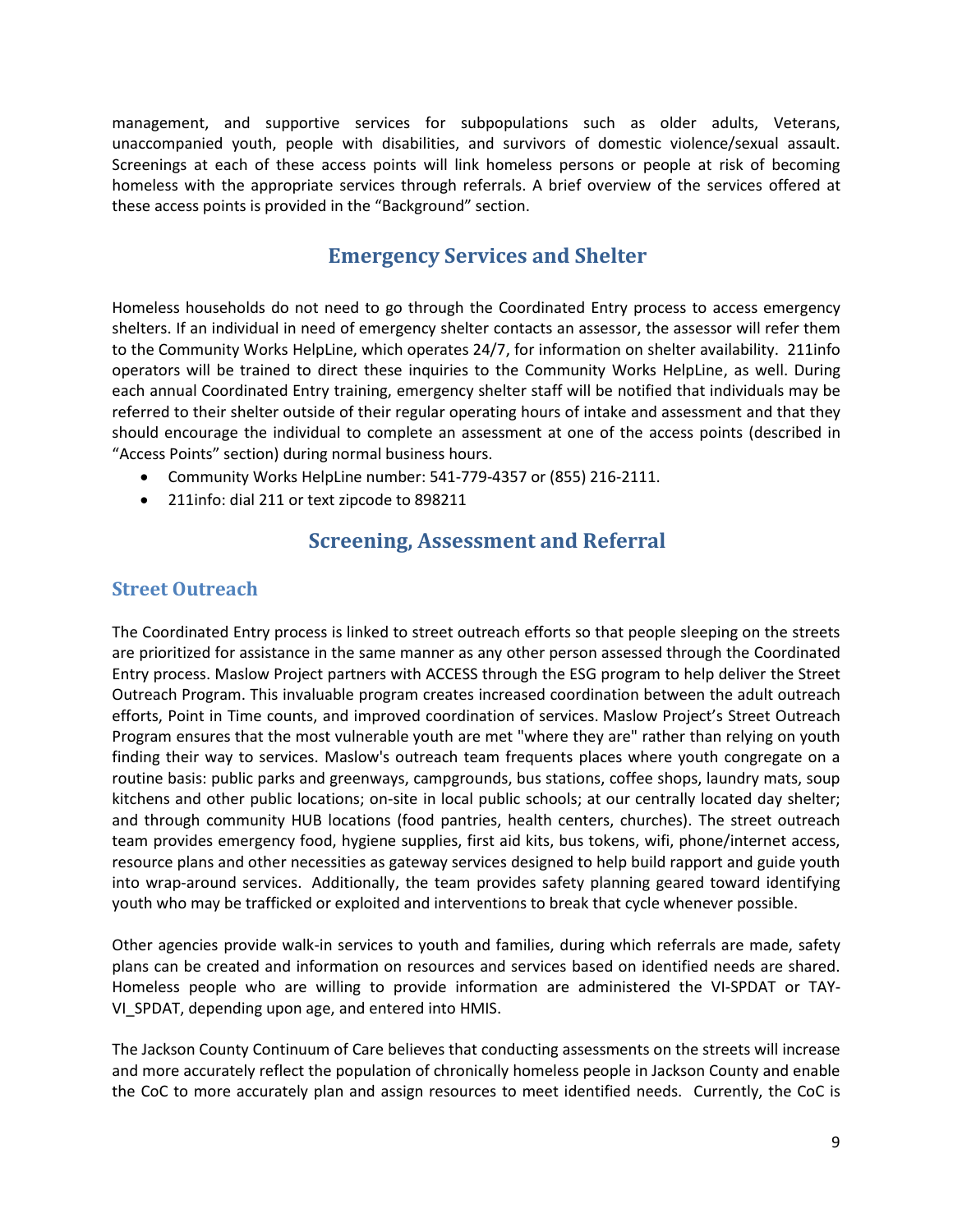developing plans to create a HUB which would provide additional street outreach.

#### **Access Points**

Assessments, screenings, and referrals take place at "Access Points" throughout Jackson County. These sites are designed to increase accessibility based on demographics and to eliminate any potential barriers to receiving services. In addition to the brick and mortar access points, assessments can be completed through the Community Works HelpLine at any hour.

All access points are accessible to people with disabilities and are located near public transportation routes. Only one of the access points is greater than  $\frac{1}{2}$  mile from the nearest public bus stop.

An Access Point into the Coordinated Entry System is a site that does formal screening and assessments for people's entry into the housing programs that are provided funding by HUD's ESG and CoC grant programs, as well as any other programs voluntarily using the Coordinated Entry System. The screening and assessment procedures collect information to guide housing referrals based on program eligibility and services offered for Transitional Housing, Rapid Re-Housing, and Permanent Supportive Housing. Access Point staff are referred to as "assessors" throughout this document.

While an assessment can happen at one of several access points, assessors will provide immediate linkage to the appropriate access point for subpopulations. Depending on presenting need and household composition, homeless households will be directed to the following locations to access screening, assessment, and referral services:

- People experiencing chronic homelessness: Community Works, ACCESS, Ashland Community Resource Center
- Youth-Head of Household Under Age 21: Maslow Project or Community Works
- Families or Singles with a U.S. Military Veteran: VA Southern Oregon Rehabilitation Centers and Clinics (SORCC)
- All Other Families and Adults: ACCESS or Ashland Community Resource Center (ACRC)
- Fleeing Domestic Violence/Sexual Assault, Dating Violence or Stalking: Community Works offers safe and confidential access and shelter to these victims
- Other assessors may be provided at local emergency rooms, government services, and events, such as Jackson County Community Services Consortium's annual Project Community Connect.

Assessors will utilize the Vulnerability Index Service Prioritization and Decision Assistance Tool (VI-SPDAT VI-FSPDAT or TAY\_VI\_SPDAT forms) through ServicePoint HMIS to document screening and assessment interactions. If an agency is restricted by State or Federal statutes from participating in a shared Homeless Management Information System, such as providers serving survivors of Domestic Violence/Sexual Abuse, the CoC will make reasonable accommodation to provide a separate system with similar data entry and aggregate reporting functionality. Survivors of Domestic Violence/Sexual Assault and stalking victims will not complete the standard Release of information form. A parallel document will be used to insure confidentiality. Non-Domestic Violence/Sexual Assault providers will perform immediate linkage to the DV/SA provider to ensure services are provided.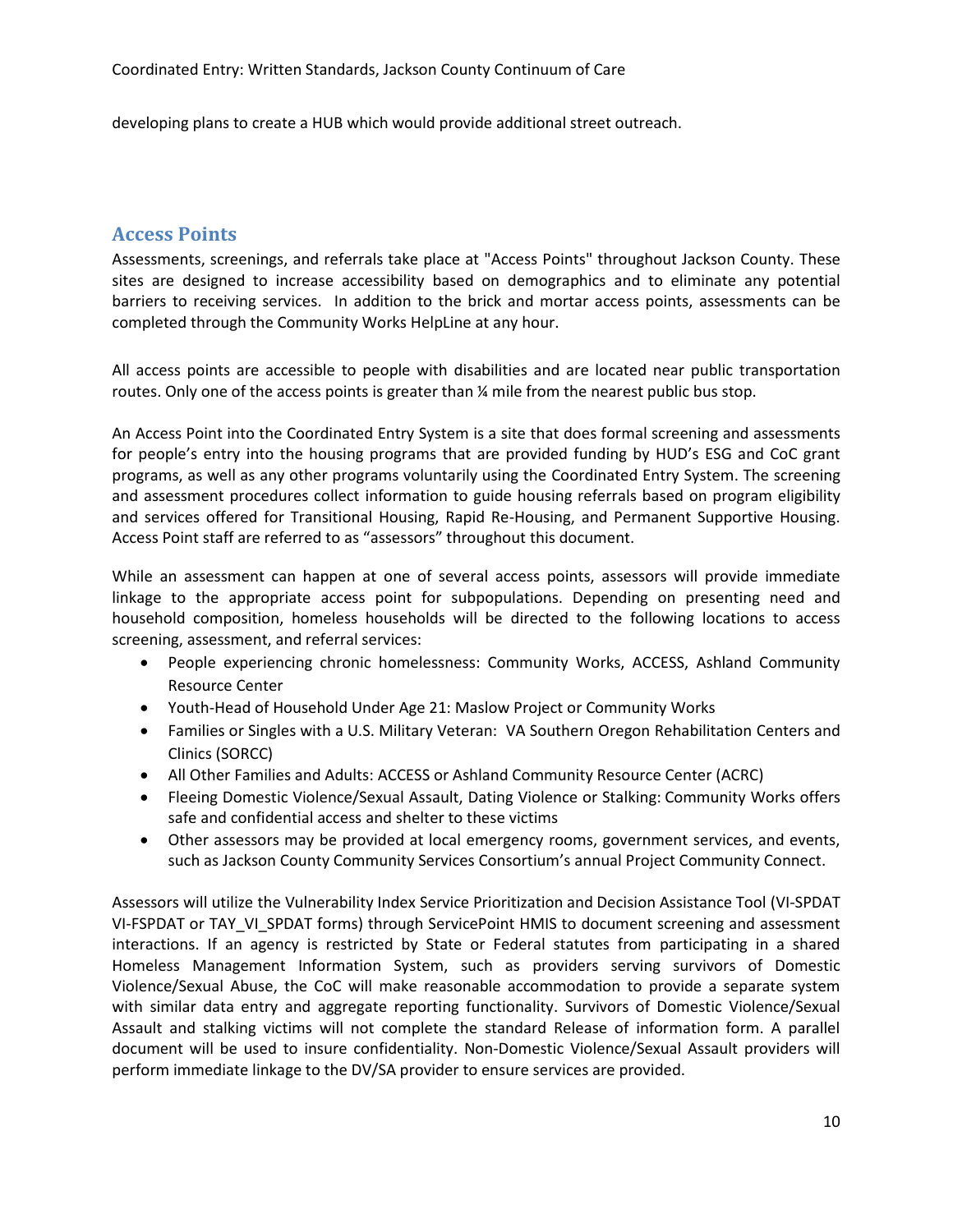The CE System will provide the following information about access points to homeless people and partnering agencies: contact information, address, hours of operation, and whether screening/assessment is available face-to-face, by phone, or both.

#### **Marketing and Non-Discriminatory Access**

To advertise its services, the CoC will distribute informational fliers at all access points, provide community outreach through the Jackson County CoC Advisory Board and its workgroups, and link with media outreach about such events as the Point-in-Time Count and the annual Project Community Connect. Access points will be encouraged to promote the work of the CoC through social media and website posts.

As discussed in the "Access Points" and "Consumer Rights" sections, the CoC provides nondiscriminatory access to services by providing barrier-free entry to access points, information in large type formats, participant information in English and Spanish, and sign-language interpreters, when needed.

#### **Screening**

Before starting an assessment, assessors will explain the CE process to households and inform them that there is no guarantee that they will secure housing through the Centralized Interest List (CIL). Households must establish chronic homelessness status to be eligible for the CIL. It is important to explain to households that it is possible they may not qualify for a referral to the CIL.

The CoC uses the definition of chronically homeless adopted by HUD. HUD defines a chronically homeless person as either (1) an unaccompanied homeless individual with a disabling condition who has been continuously homeless for a year or more, OR (2) an unaccompanied individual with a disabling condition who has had at least four episodes of homelessness in the past three years. This definition was adopted by HUD from a federal standard that was arrived upon through collection decision making by a team of federal agencies including HUD, the U.S. Department of Labor, the U.S. Department of Health and Human Services, the U.S. Department of Veterans Affairs, and the U.S. Interagency Council on Homelessness.

To further clarify this definition of chronically homeless, HUD describes "homeless" as "a person sleeping in a place not meant for human habitation (e.g. living on the streets) or living in a homeless emergency shelter," and "a disabling condition" as "a diagnosable substance abuse disorder, a serious mental illness, developmental disability or chronic physical illness or disability, including co-occurrence of two or more of these conditions." In addition, "a disabling condition limits an individual's ability to work or perform one or more activities of daily living."

For information regarding prioritization, see "Prioritizing HHs for Receiving Services" section. The "Program Eligibility" section outlines the eligibility for TH, RRH, and PSH programs.

#### **Assessment**

The purpose of the Assessment is to identify the most appropriate referral to locally available housing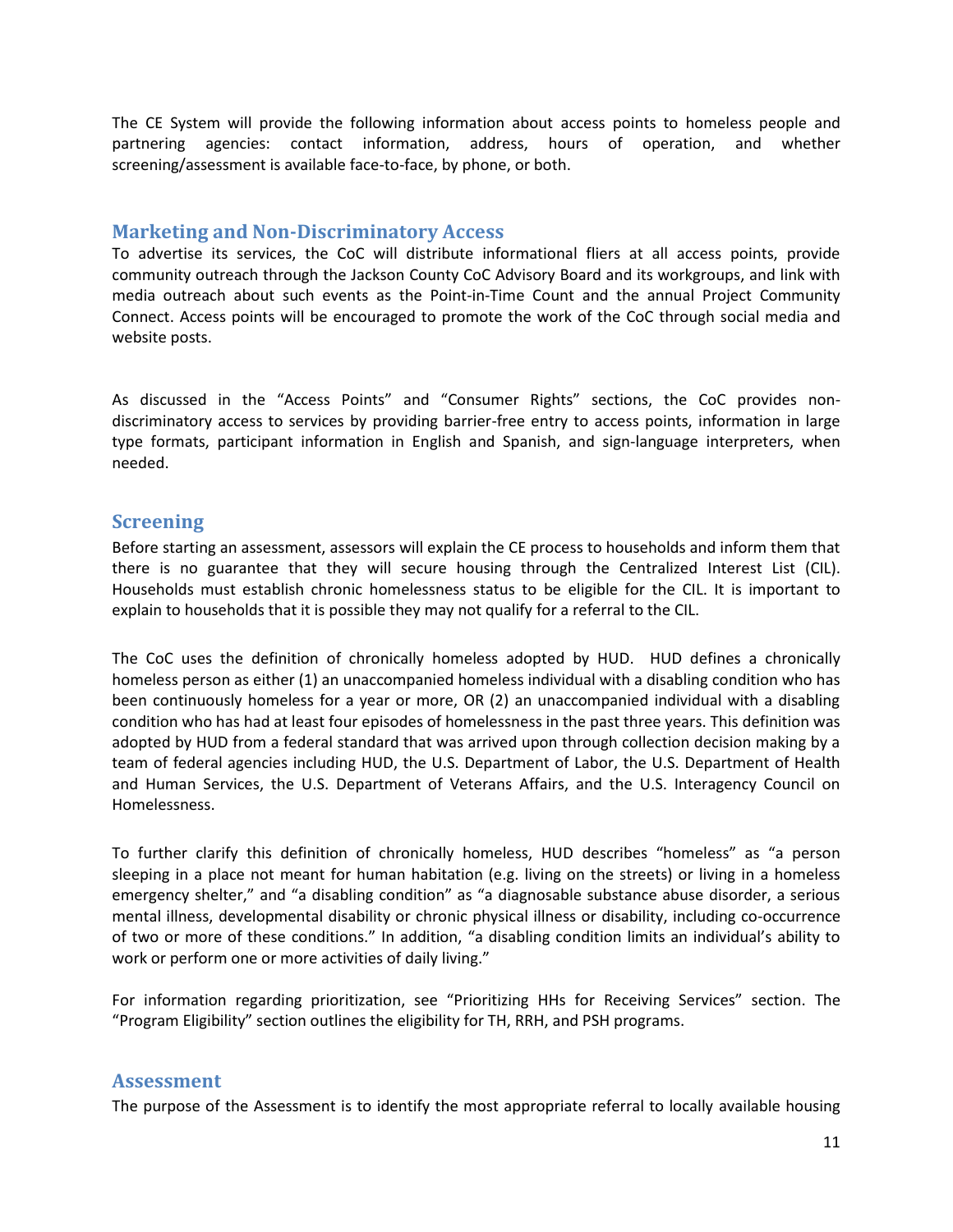programs based on a household's potential eligibility for specific housing programs, in addition to the requirement that an adult HH member meets the Chronic Homelessness definition.

Street Outreach or access point staff will complete the Vulnerability Index Service Prioritization and Decision Assistance Tool (VI-SPDAT) or the VI-FSPDAT for Families (households with children). The VI-SPDAT for Singles (households without children), the VI-FSPDAT for Families (households with children), and the TAY-VI-SPAT (households headed by transition age youth) can all be found in ServicePoint HMIS.

Assessors are encouraged to screen households for chronic homelessness and complete the VI-SPDAT, VI-FSPDAT or TAY-VI-SPDAT first as the length of homelessness and score generated will determine if the household is eligible for referral to the CIL.

## **Referral to the Centralized Interest List (CIL)**

Once the assessment is complete, referrals to TH, RRH, and PSH will go to the Centralized Interest List via ServicePoint HMIS. The HMIS/CE Coordinator will review the referral and update the CIL as appropriate. Assessors are encouraged to review the CIL to confirm their referral made the list. Assessors may contact the HMIS/CE Coordinator with any questions or concerns regarding referrals added or not added to the CIL.

In order to keep the CIL accurate and current, assessors will regularly review the posted CIL in ServicePoint for potential errors or omissions, and notify the HMIS/CE Coordinator to correct any errors.

#### **Reassessment**

Each assessment using the VI-SPDAT or VI-FSPDAT is good for 6 months. Assessors are encouraged to view the CIL for households up for reassessment and either make an appointment to reassess or refer the household to another assessor. Households needing a reassessment will be removed from the CIL when the VI-(F) SPDAT ages 7 months. Households referred to housing programs and working with a provider do not need to be reassessed.

The reassessment will include the following:

- Update contact information
- Complete a new VI-SPDAT, VI-FSPDAT or TAY-VI-SPDAT and enter the prioritization score in ServicePoint.
- Make the appropriate referral for type of housing program. NOTE: some households may exhibit a rise in VI-SPDAT, VI-FSPDAT or TAY-VI-SPDAT score due to length of time homeless may need to move from an RRH referral to a PSH referral.

# **Program Eligibility**

#### **Limits on HH Income at Time of Program Entry**

HUD's CoC Grant Program does not establish income limits for Transitional Housing (TH) or Permanent Supportive Housing (PSH) at the date of Program Entry or at the Required Annual Recertification.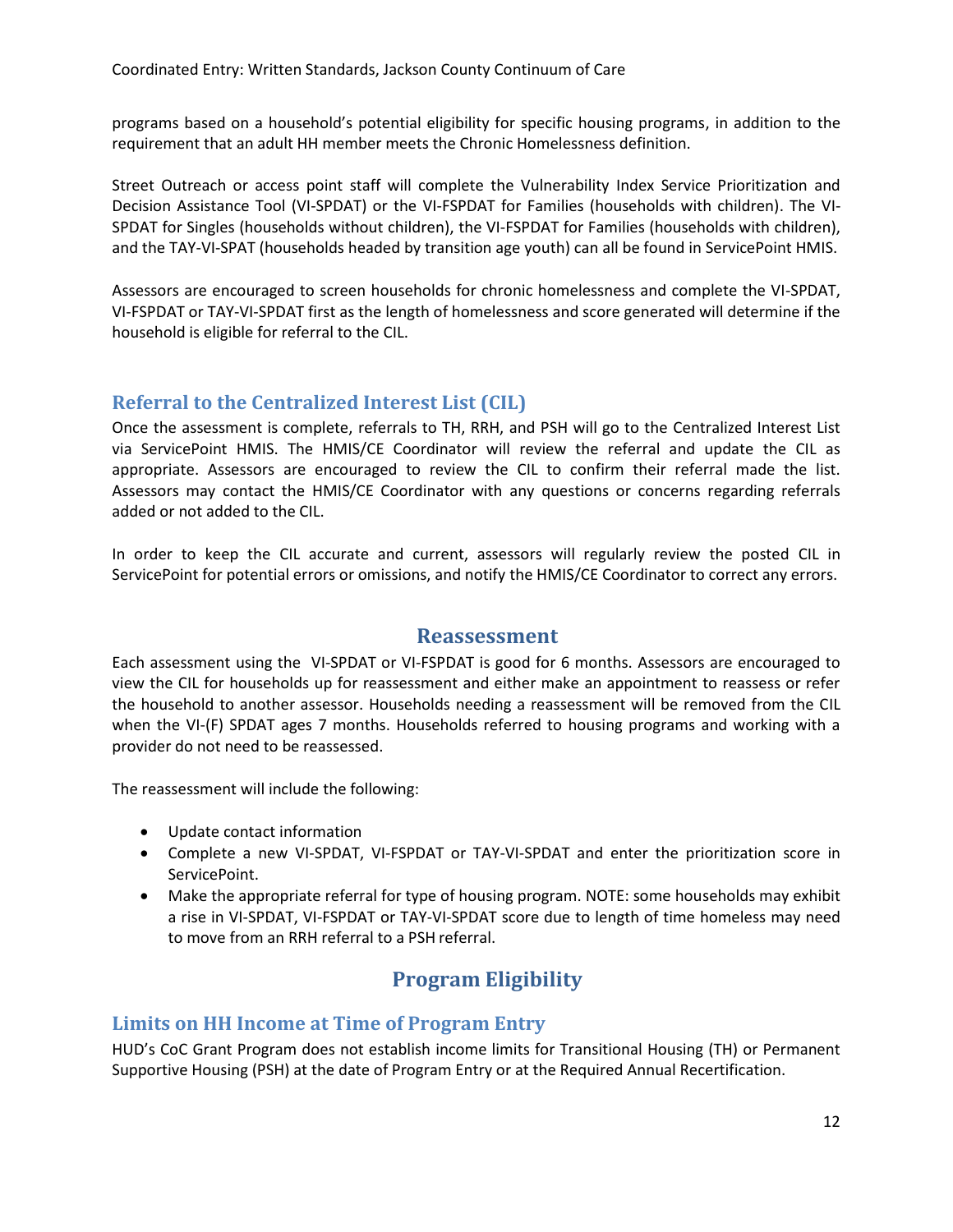Jackson County CoC (OR-502) does not restrict HH income at program entry unless otherwise required by the funding source (i.e. HUD CoC, HUD ESG, or Local HSC funds). If documentation illustrating HH financial need for assistance or lack of other resources is required for entry into or continued participation in program, such documentation will be kept in a HH's file for auditing purposes.

Individual programs may limit HH income at time of entry, though this must be clearly explained and contained in the written policies and procedures governing the services provided by their program. Additionally, any program's income policies must be consistent with HUD regulations regarding the specific program component.

# **Transitional Housing and Rapid Rehousing**

TH and RRH programs (HUD) in Jackson County CoC (OR-502) may serve those eligible HHs who meet the HUD definitions of homeless. Additionally, they should meet all other HUD-required eligibility for TH and RRH.

Additional prioritization for service will be applied to HHs once they are placed on the CIL for TH and RRH. Further details regarding prioritization are found in the section titled, "Prioritizing HHs for Receiving Services."

Particular Rapid Rehousing Programs which use Oregon Housing and Community Services funds for tenant assistance require each tenant to pay at least \$10 of his or her monthly rent.

# **Permanent Supportive Housing (PSH)**

HUD PSH programs in Jackson County CoC (OR-502) may serve those eligible HHs who meet the HUD definitions of Category 1 as defined by HUD, as well as those that meet the Chronically Homeless definition. Additionally, they should meet all other HUD-required eligibility for the specific grant requirements per the project description (i.e. Developmental Disability; Serious Mental Illness; or Substance Abuse and another co-occurring condition).

Additional prioritization for service may be applied to HHs once they are placed on the CIL. Further details regarding prioritization are found in the "Prioritizing HHS for Receiving Services" section.

# **Referrals**

#### **Referrals to the Centralized Interest List**

Assessors will generate referrals to RRH, TH, and PSH via ServicePoint HMIS using the Vulnerability Index Service Prioritization Decision Assistance Tool (VI-SPDAT). Upon review from HMIS/CE staff, referrals to TH, RRH, and PSH will go to the CIL via ServicePoint HMIS.

The CoC will continue to collaborate with all organizations using ServicePoint to ensure that all the beds, units, and services that are available at participating projects within Jackson County will be included in the Coordinated Entry referral process.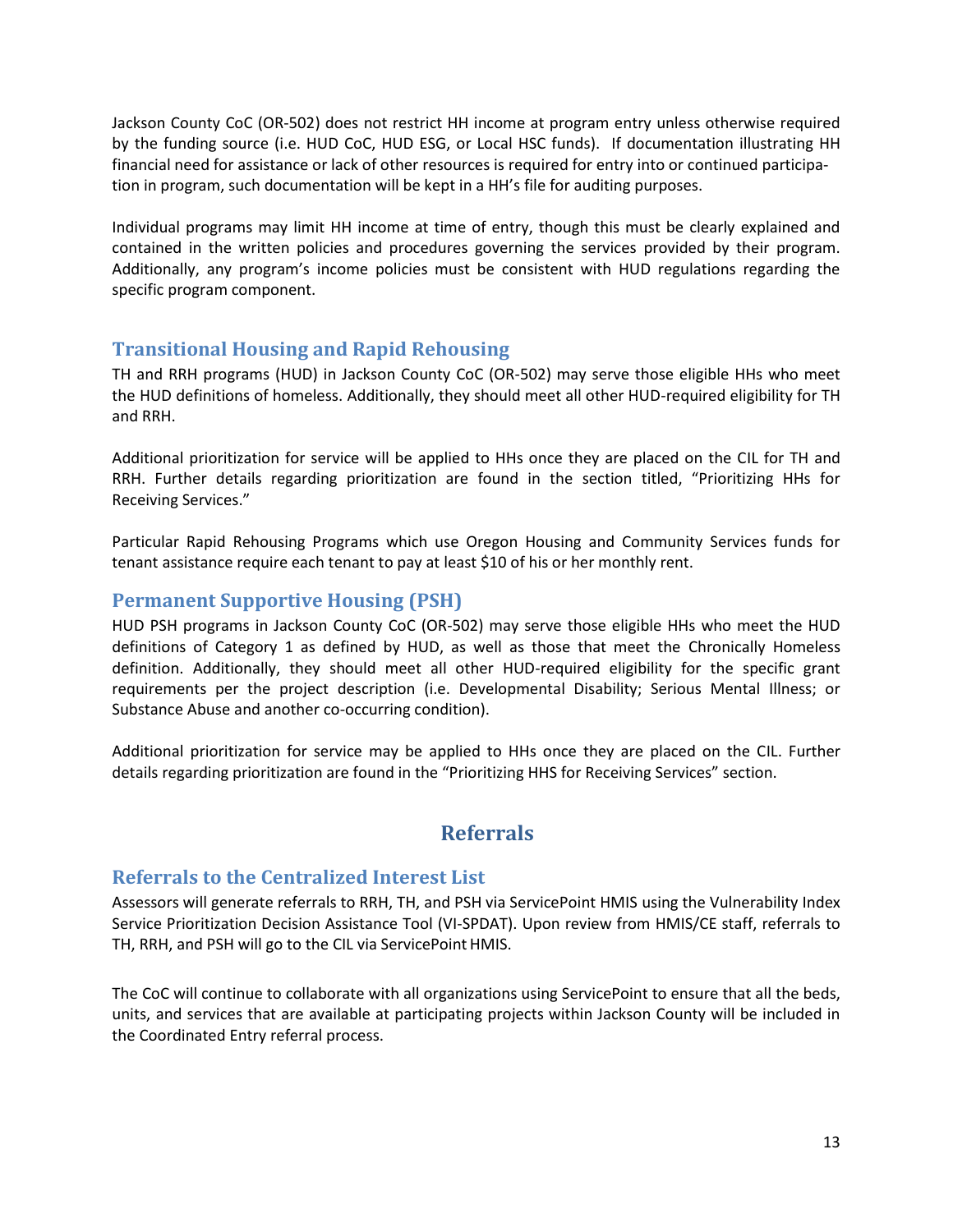# **Referral Requests from the CIL to Transitional Housing, Rapid Re-Housing and Permanent Supportive Housing Providers**

When a TH, RRH or PSH program is ready to receive a referral from the CIL, authorized program staff will request referrals from the CIL via email. The number of referrals shall not exceed the number of current or anticipated openings. The CIL will refer the number of HHs requested by the housing program within 5 business days of the request.

#### **Accepting and Denying Referrals**

Referral recipient programs will notify the CIL staff regarding acceptance or denial of a referral from the CIL no later than 5 business days from the date the referral was received. Households may be denied program access if they are determined to be ineligible for the specific program or if the program is unable to locate the household. Individuals cannot be denied referral due to too little or no income, substance abuse or a history of substance abuse, domestic violence history, resistance to receiving services, the type or extent of a disability-related services or supports that are needed, history of evictions or poor credit, lease violations or history of not being a leaseholder, or criminal record.

If an individual rejects a RRH, TH or PSH referral, the next person on the CIL who meets the requirements for that particular housing type will be notified. The individual who rejected the referral will stay on the list for the next unit for which they are eligible when it becomes available.

# **HMIS and the Coordinated Entry System**

ACCESS acts as the lead agency for HMIS/CE in Jackson County. ServicePoint is the Homeless Management Information System (HMIS) used in this CoC. ServicePoint contains these necessary tools for documentation and communication of CE System-related processes. The screening and assessment tools include:

- VI-SPDAT for Singles
- VI-FSPDAT for Families
- TAY-VI-SPDAT for Transition Age Youth
- Contact Information

To refer a household to the Centralized Interest List, the above forms will be completed and submitted in ServicePoint HMIS. The vulnerability index score will be used to prioritize households for housing.

Referral recipient staff and assessment staff will be adequately trained in the use of the HMIS tools relevant to their role in the system by the HMIS/CE Coordinator.

For particular HMIS policies and procedures, please see the *Homeless Management Information System Policies and Procedures* (July 2017 version) document. Copies of this can be obtained from the Continuum of Care Homeless Prevention Coordinator.

#### **Data Access**

Only trained HMIS Users should create, review, or discuss the data contained in a household's assessments related to their participation in the CE System. Assessors will follow all HMIS Policies and Procedures regarding confidentiality, the use of their ServicePoint License, and safeguarding of their User Name and password as established by the NW Social Services Connections Jackson County User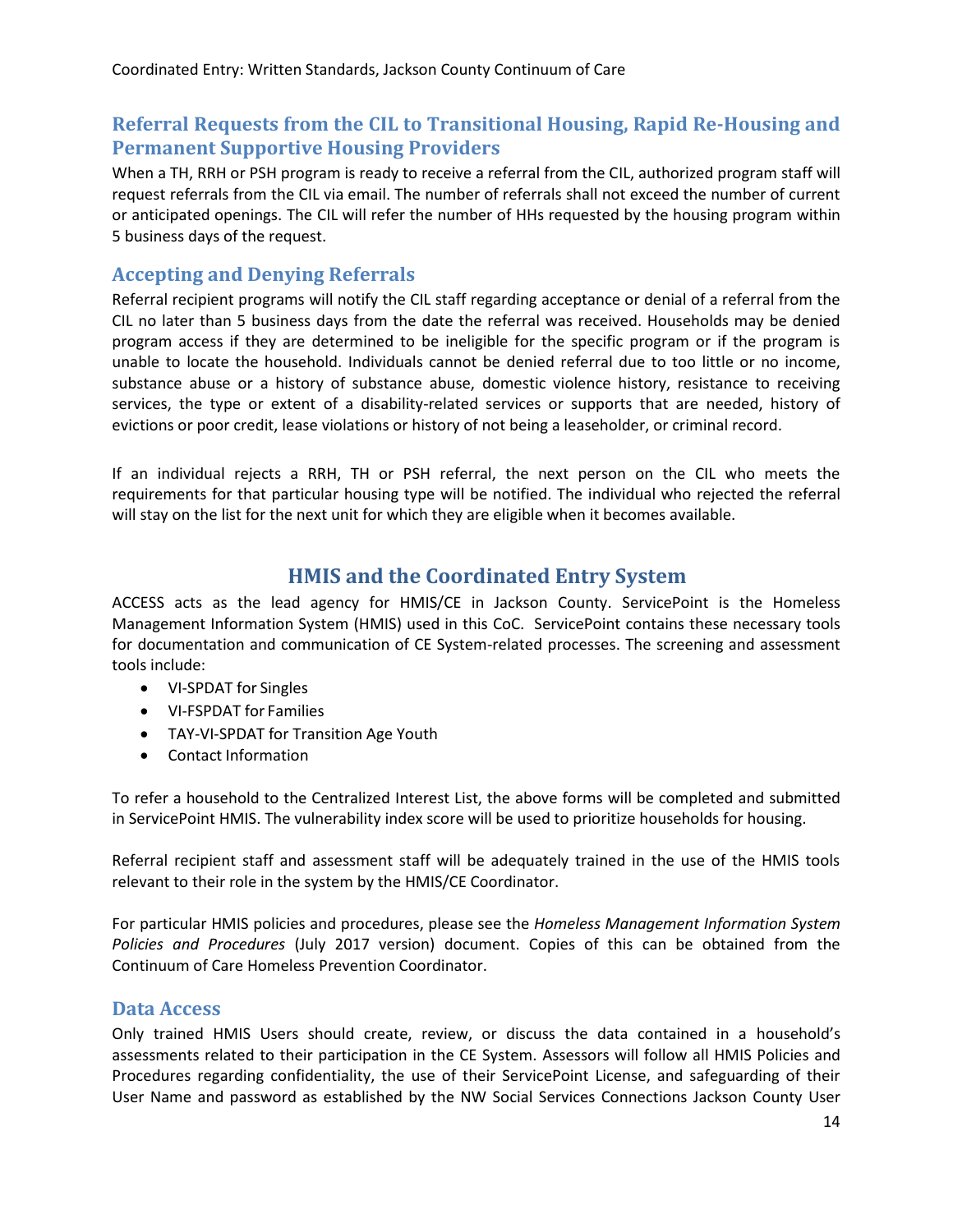#### Agreement.

## **Data Security**

From the first point of entry, the privacy of data collected from households will be maintained. The collection and disclosure of participant data among CoC providers affiliated with the Coordinated Entry process will always be managed in a manner that ensures privacy, provides participants choice about what and how to share their information, and does not result in repercussions when participants decide not to disclose or share data. All households will complete a Release of Information (ROI) form which states whether or not information can be shared and stored for the purposes of assessing and referring them through the CE process. Every household can freely abstain from disclosing and sharing information without fear of denial of services resulting from this refusal. Certain programs might require disclosure of particular pieces of information for the purposes of establishing or documenting program eligibility.

Additionally, the data security and privacy as described above will be used in maintaining the Centralized Interest List.

# **Prioritizing HHs for Receiving Services**

The CoC maintains an inventory list, which is updated at least annually, of all housing and supportive services projects to which those on the CIL will be referred.

Currently, two by-name lists are included on the CIL: Veterans By Name List Oregon CoC 502 By Name List

Following HUD guidance, as well as staff and program feedback, the CE process prioritizes households for service as follows:

Any HH scoring 4 and above on the VI-SPDAT, VI-FSPDAT or TAY-VI-SPDAT will be placed onto the CIL. Those scoring 4 to 7 will be accepted for TH, as it becomes available.

Those scoring 8 or greater will be accepted for PSH, as it becomes available.

The VI-SPDAT/VI-FSPDAT will be weighed +1 point for every 5 years of homelessness the HH has experienced in the current episode of homelessness.

Any HH scoring 3 or less will be referred to community agencies for supportive services.

The Prioritization Method will be analyzed annually to make necessary adjustments to provide a peoplecentered approach that ensures those who are most vulnerable are housed first.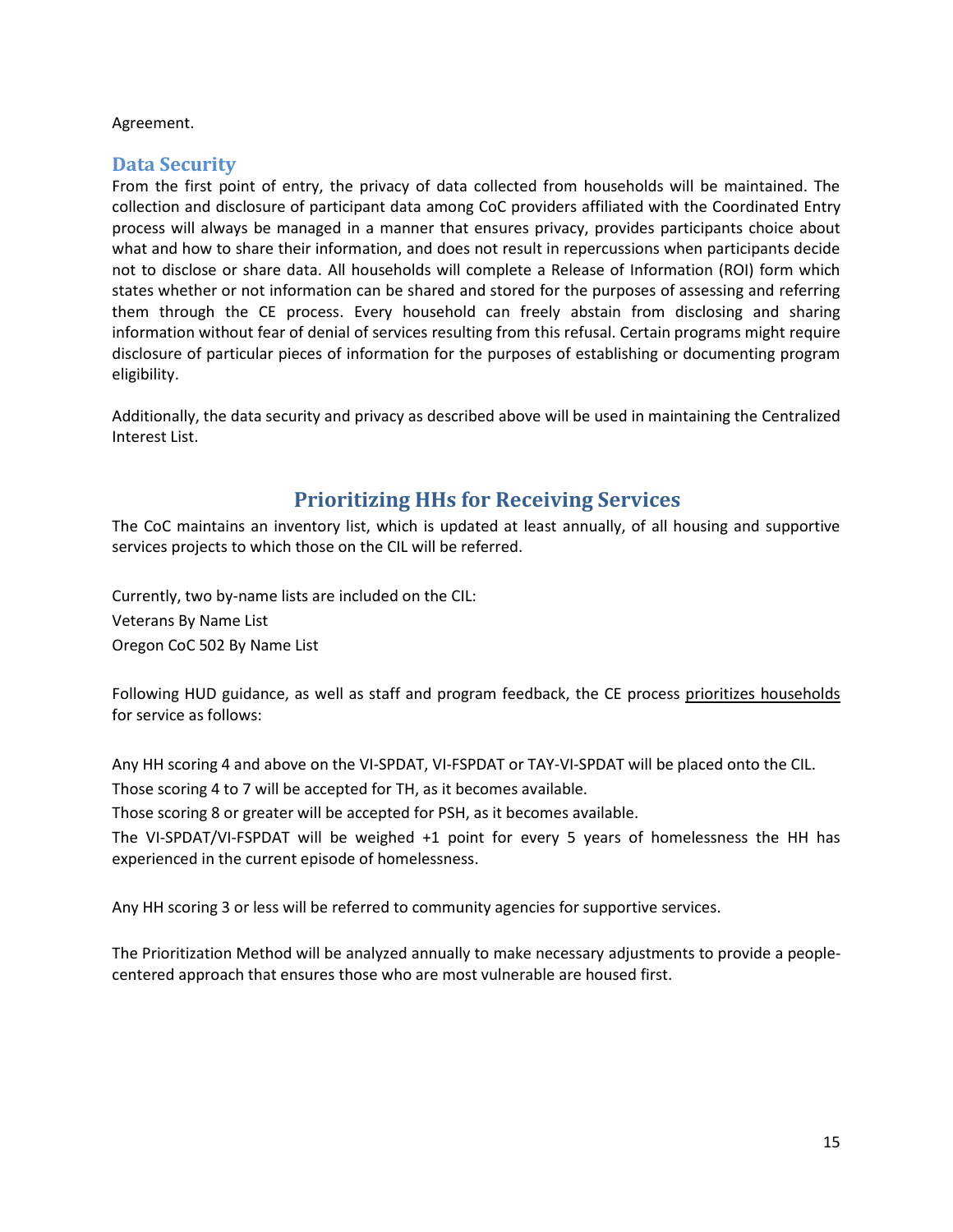# **Emergency Transfer Plan & Implementation during Situations of Imminent Harm**

In the event that domestic violence or sexual assault occurs within a household in a HUD-funded housing program and is either self-disclosed by the survivor or verified by a social service agency, the CoC or other participating agency will make a direct referral to Community Works and its Dunn House Shelter, the sole shelter in Jackson County for adults and youth fleeing domestic violence, dating violence, sexual assault, stalking and human trafficking. The Dunn House Shelter is in an undisclosed location to provide security. This is to ensure that adults and youth fleeing domestic violence, dating violence, sexual assault, stalking and human trafficking have safe and confidential access to the Coordinated Entry process and victim services, including access to the comparable process used by victim service providers, such as Community Works, and immediate access to emergency services such as the Community Works' HelpLine and Dunn House Shelter.

In the event that Community Works is unable to rehouse the survivor or the survivor does not want to be housed in the shelter, the client or victim services provider will notify the CoC Coordinator, and the survivor and non-offending family members will be moved to the top of the Centralized Interest List for whatever programs he/she/they may be eligible for, regardless of the survivor's VISPDAT or TAY-SPDAT score. Therefore, the individual or family will have priority over all other applicants for rental assistance, transitional living, and permanent supportive housing projects. The individual or family will not be required to meet any other eligible criteria for housing and will retain their original homeless or chronically homeless status for the purposes of the emergency transfer.

# **Consumer Rights, Responsibilities and Grievance Procedures**

Access point assessors shall inform all clients of their rights and responsibilities regarding Coordinated Entry each time a client presents to complete an assessment. Clients will sign the Grievance Procedures form and assessors will then scan it into ServicePoint.

# **Consumer Rights**

All people who participate in the CE process have the following rights:

- Nondiscrimination and equal opportunity provisions of Federal civil rights laws, including the: Fair Housing Act, Section 504 of the Rehabilitation Act, Title VI of the Civil Rights Act, Title II of the Americans with Disabilities Act, and Title III of the Americans with Disabilities Act
	- o Prohibits discriminatory housing practices based on race, color, religion, sex, national origin, disability, or familial status under any program or activity receiving Federal financial assistance.
	- $\circ$  Section 1557 of the Affordable Care Act prohibits discrimination on the basis of race, color, national origin, sex, age, or disability in certain health programs and activities.
	- o Jackson County extends protection to additional classes including language, ethnicity, socio-economic status, age, sexual orientation, gender identity, family status, marital status, veteran's status, or political beliefs.
- View, correct, or ask for a copy (fee may be associated) of the information in their ServicePoint Client record.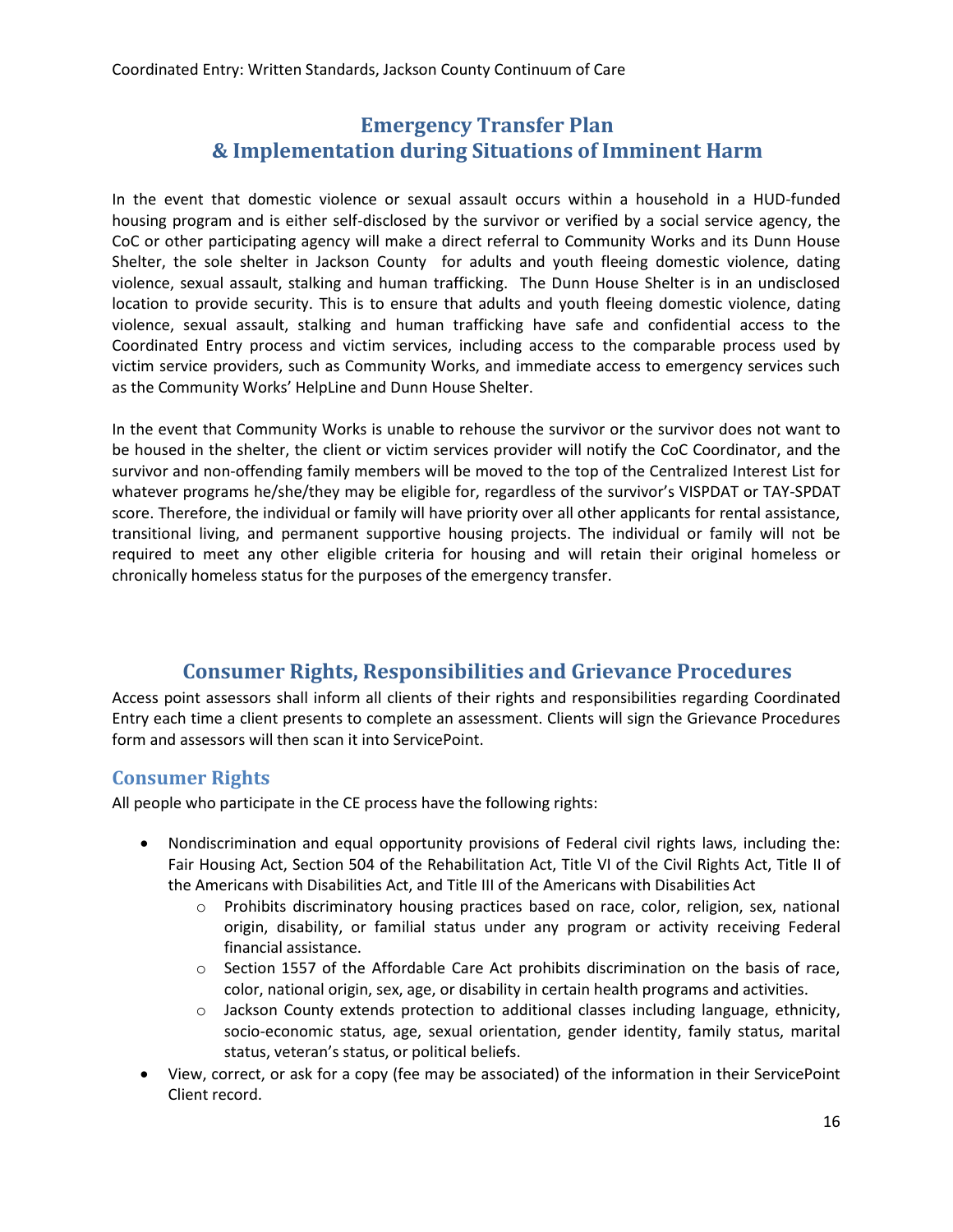- Obtain a copy of the ServicePoint Privacy Notice and disclosures of how their personal information will be shared.
- Refuse to consent to share their data, participate in the Coordinated Entry process or any of the housing services such as Street Outreach, work with a housing program provider, or accept the housing offered to them unless Federal statue requires the collection, use, storage and reporting of a participant's personally identifiable information as a condition of program participation.

People with disabilities have the right to receive information using auxiliary aids and services to ensure effective communication. If requested, assessors will provide materials in large type format and/or obtain the services of a sign language interpreter.

Individuals with Limited English Proficiency may request the assistance of language interpreters. These interpreters will be obtained through the Community Works Helpline.

Printed materials will be available in English and Spanish.

## **Responsibilities of People Being Assessed**

As participants of CE, people being assessed have the following responsibilities:

- Follow up with the Assessor to check if they have been placed on the CIL.
- Keep contact information current. They may call any access point agency to update contact information.
- To schedule an appointment with an Assessor for a reassessment after waiting for housing for 6 months. If they are not reassessed at the six month period, they will be removed from the CIL on a date indicated.
- Look into other housing opportunities while on the CIL, as wait times can be long and there is no guarantee that they will secure housing through CE.

#### **Grievance Procedures**

- Participants have the right to file a grievance if they feel their rights have been violated. If the grievance is concerning:
- A Coordinated Entry Assessor who has completed the VI-SPDAT and Assessment with the consumer, file a grievance with the access point agency.
- A Housing Program Provider, file a grievance with the housing program they were referred to.
- Denial of services or removal from the Centralized Interest List, contact CoC Coordinator, Constance Wilkerson, at 541-779-6691 or [cwilkerson@accesshelps.org](mailto:cwilkerson@accesshelps.org) to file a grievance. The Program and Evaluation workgroup of the Jackson County CoC Advisory Board will oversee and respond to these grievances.

# **Trainings and Evaluation**

#### **Annual Trainings**

**Assessment and Referral Training:** The Continuum of Care will provide training opportunities at least annually to organizations or to staff persons at organizations that serve as Access Points or assessors.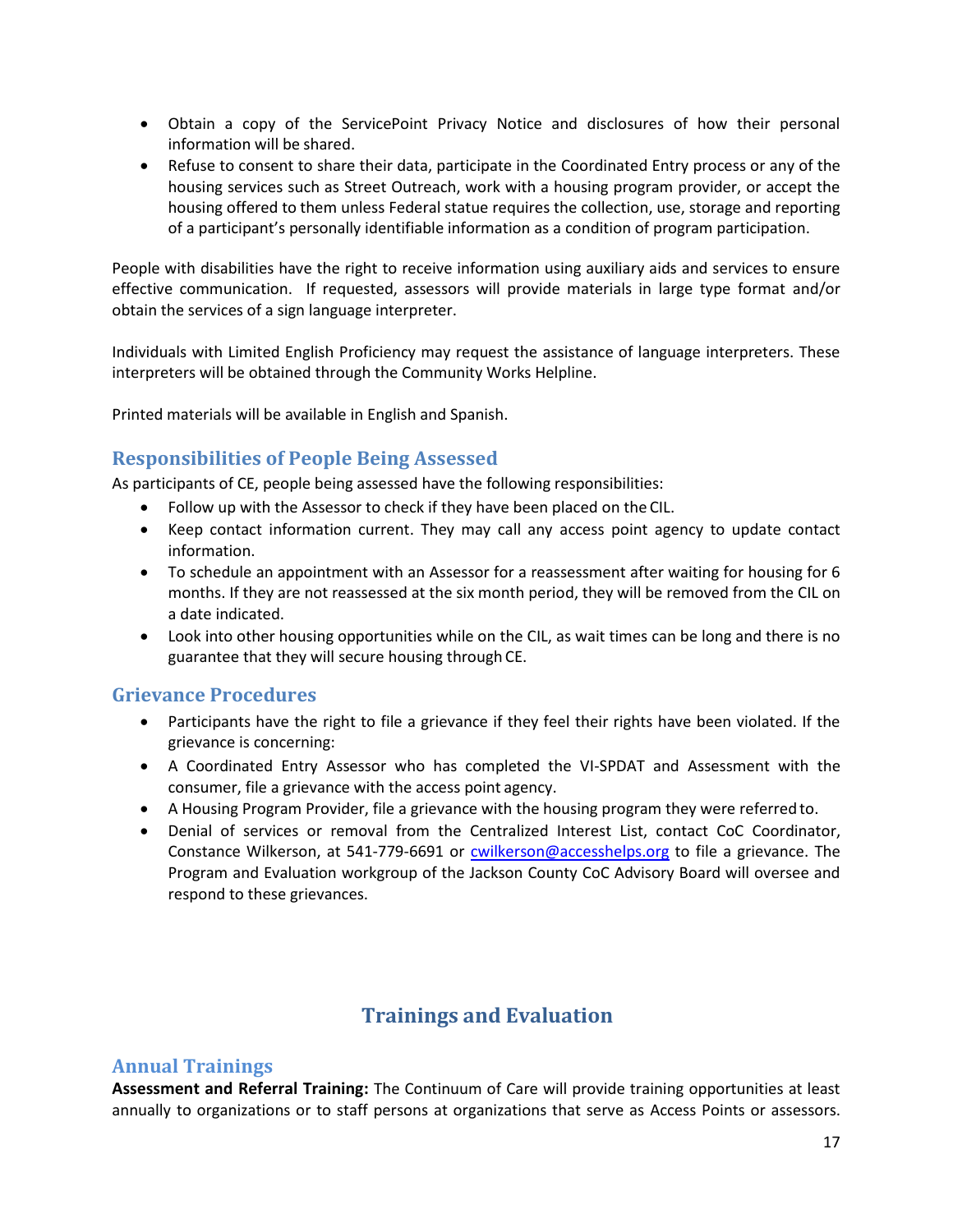The CoC will update and distribute training protocols at least annually. These protocols will clearly describe the methods by which assessments are to be conducted with fidelity to the OR 502 CoC Written Standards and explain the requirements for prioritization and the criteria for referrals.

**Safety Planning Training:** Community Works will provide an annual safety planning training to all assessors in order to meet the needs of individuals and families who are fleeing, or attempting to flee, domestic violence, dating violence, sexual assault, or stalking, but who are seeking shelter or services from non-victim service providers. This is to ensure that adults and youth fleeing or attempting to flee domestic violence and victims of trafficking have safe and confidential access to the Coordinated Entry process and victim services, including access to the comparable process used by victim service providers, such as Community Works, and immediate access to emergency services such as the Community Works' HelpLine and domestic violence/sexual assault/stalking shelter.

**Cultural Competence Training:** This annual training will contain both instruction on cultural competence and training to build cultural competence skills. Cultural competence involves understanding and appropriately responding to the unique combination of cultural variable, including age, ability, beliefs, ethnicity, experiences, gender identity, linguistic background national origin, religion, sexual orientation and socioeconomic status.

#### **Annual Coordinated Entry Evaluation Process**

The CoC Coordinator or designee will consult with each participating project and project participants at least annually to evaluate the intake, assessment, and referral processes associated with Coordinated Entry. Feedback on the quality and effectiveness of the Coordinated Entry experience will be obtained from participating projects and the households served through such methods as interviews, focus groups and questionnaires. Included in the evaluation will be system performance measures established by the System Performance Workgroup of the Jackson CoC Advisory Board. The confidentiality of all data collected in the course of the annual evaluation will be maintained. The CoC Advisory Board and its Program and Evaluation Workgroup will determine how to implement updates to existing policies and procedures.

# **APPENDIX 1: Types of Shelter and Housing Provided in the Jackson County Homeless CoC System**

#### **1. Homelessness Prevention Program(HPP)**

Homeless Prevention Services are housing relocation and stabilization services and short- and/or medium-term rental assistance alternatives prior to necessitating a move into an emergency shelter.

#### **2. Emergency Shelter (ES)**

Emergency Shelter is often the first stop for individuals, youth and families entering the homeless service system. These shelters provide short-term shelter, generally up to 60 days. Area shelter providers indicate emergency shelter stay policies range from 1 - 60 days. Stays beyond 60 days may be extended for reasonable, housing-related cause.

*Emergency Shelter for Domestic Violence/Sexual Assault/Dating Violence/Stalking Victims*